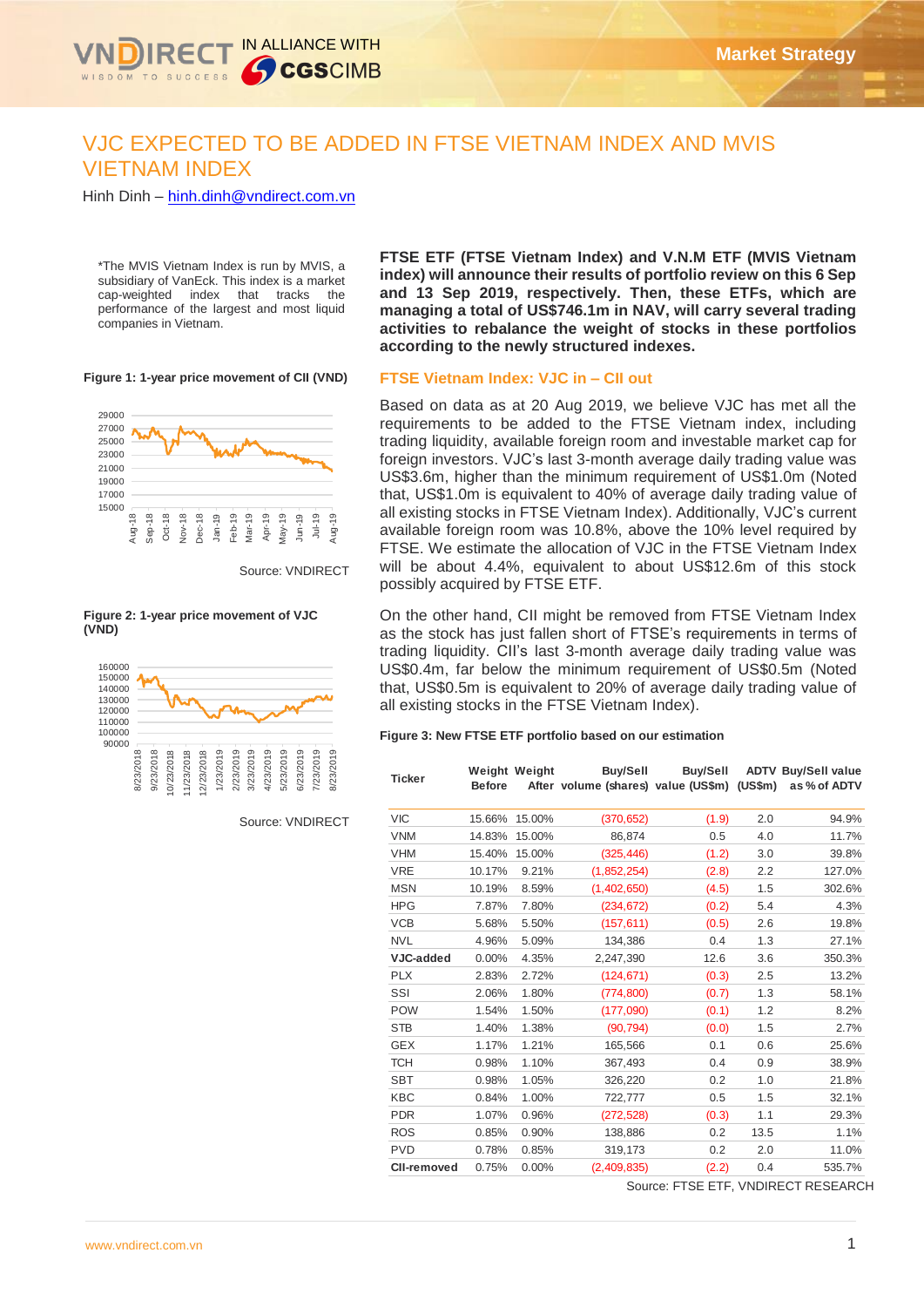

**Figure 4: 1-year price movement of NT2 (VND)**



Source: VNDIRECT

#### **MVIS Vietnam Index: VJC in – NT2 out**

We believe VJC stock is also well aligned with MVIS' requirements of liquidity (at least US\$1.0m) and available foreign room (at least 10%). Additionally, the stock's full market cap was US\$3bn as at 20 Aug, far Additionally, the stock of tail matrier cap was exampled.

NT2 could be excluded from the MVIS Vietnam Index as the stock just fell out of the top 98% market capitalization of qualified stocks in the number of the correct of the correct portfolio, based on our estimation. The country weight of  $\frac{1}{2}$ Vietnam is expected to stay at 71.67% post-review. We estimate that VNM ETF will probably buy US\$19.2m of VJC shares, weighing 4.2% of its portfolio.

#### **Figure 5: New V.N.M ETF portfolio based on our estimation**

| Ticker           | Weight<br><b>Before</b> | Weight | <b>Buy/Sell</b><br>After volume (shares) value (US\$m) | <b>Buy/Sell</b> | <b>ADTV</b><br>(US\$m) | <b>Buy/Sell</b><br>value as % of<br><b>ADTV</b> |
|------------------|-------------------------|--------|--------------------------------------------------------|-----------------|------------------------|-------------------------------------------------|
| <b>VIC</b>       | 8.49%                   | 8.00%  | (428,580)                                              | (2.2)           | 2.0                    | 109.0%                                          |
| <b>VNM</b>       | 8.08%                   | 8.00%  | (70,036)                                               | (0.4)           | 4.0                    | 9.4%                                            |
| <b>VHM</b>       | 7.70%                   | 7.00%  | (862, 743)                                             | (3.2)           | 3.0                    | 108.4%                                          |
| <b>NVL</b>       | 6.97%                   | 6.50%  | (790, 546)                                             | (2.1)           | 1.3                    | 162.3%                                          |
| <b>VCB</b>       | 6.99%                   | 6.00%  | (1,401,672)                                            | (4.5)           | 2.6                    | 172.0%                                          |
| <b>VRE</b>       | 5.68%                   | 5.50%  | (551, 275)                                             | (0.8)           | 2.2                    | 38.0%                                           |
| <b>BVH</b>       | 4.39%                   | 4.45%  | 78,175                                                 | 0.3             | 0.8                    | 30.7%                                           |
| <b>MSN</b>       | 4.12%                   | 4.22%  | 144,446                                                | 0.5             | 1.5                    | 31.2%                                           |
| <b>VJC-added</b> | $0.00\%$                | 4.21%  | 3,434,609                                              | 19.2            | 3.6                    | 533.3%                                          |
| <b>HPG</b>       | 3.67%                   | 3.81%  | 635,454                                                | 0.6             | 5.4                    | 11.6%                                           |
| <b>POW</b>       | 3.51%                   | 3.40%  | (872, 661)                                             | (0.5)           | 1.2                    | 40.3%                                           |
| SSI              | 2.74%                   | 2.63%  | (550, 255)                                             | (0.5)           | 1.3                    | 40.9%                                           |
| <b>ROS</b>       | 2.28%                   | 2.20%  | (341, 967)                                             | (0.4)           | 13.5                   | 2.8%                                            |
| <b>SBT</b>       | 2.18%                   | 2.15%  | (168, 919)                                             | (0.1)           | 1.0                    | 11.4%                                           |
| <b>TCH</b>       | 1.97%                   | 1.95%  | (89, 943)                                              | (0.1)           | 0.9                    | 9.7%                                            |
| <b>GEX</b>       | 1.81%                   | 1.66%  | (801, 658)                                             | (0.7)           | 0.6                    | 123.2%                                          |
| NT2-removed      | 1.09%                   | 0.00%  | (4,625,159)                                            | (5.0)           | 0.2                    | 2919.6%                                         |

Source: V.N.M ETF, VNDIRECT RESEARCH

#### **Figure 6: Expected buy/sell value by 2 ETFs in 3Q19 rebalancing**

|                               |                 |                            | Ticker                                                      | <b>Before</b>     | Weight Weight | <b>Buy/Sell</b><br>After volume (shares) value (US\$m) |                              | <b>Buy/Sell</b> | <b>ADTV</b><br>(US\$m) | ,,, <del>,</del> ,<br>value as%o<br><b>ADT</b> |
|-------------------------------|-----------------|----------------------------|-------------------------------------------------------------|-------------------|---------------|--------------------------------------------------------|------------------------------|-----------------|------------------------|------------------------------------------------|
|                               |                 |                            | <b>VIC</b>                                                  | 8.49%             | 8.00%         | (428, 580)                                             |                              | (2.2)           | 2.0                    | 109.09                                         |
|                               |                 |                            | <b>VNM</b>                                                  | 8.08%             | 8.00%         | (70,036)                                               |                              | (0.4)           | 4.0                    | 9.4 <sup>c</sup>                               |
|                               |                 |                            | <b>VHM</b>                                                  | 7.70%             | 7.00%         | (862, 743)                                             |                              | (3.2)           | 3.0                    | 108.49                                         |
|                               |                 |                            | <b>NVL</b>                                                  | 6.97%             | 6.50%         | (790, 546)                                             |                              | (2.1)           | 1.3                    | 162.39                                         |
|                               |                 |                            | <b>VCB</b>                                                  | 6.99%             | 6.00%         | (1,401,672)                                            |                              | (4.5)           | 2.6                    | 172.09                                         |
|                               |                 |                            | <b>VRE</b>                                                  | 5.68%             | 5.50%         | (551, 275)                                             |                              | (0.8)           | 2.2                    | 38.09                                          |
|                               |                 |                            | <b>BVH</b>                                                  | 4.39%             | 4.45%         | 78,175                                                 |                              | 0.3             | 0.8                    | 30.79                                          |
|                               |                 |                            | <b>MSN</b>                                                  |                   |               |                                                        |                              |                 |                        |                                                |
|                               |                 |                            |                                                             | 4.12%             | 4.22%         | 144,446                                                |                              | 0.5             | 1.5                    | 31.29                                          |
|                               |                 |                            | VJC-added                                                   | 0.00%             | 4.21%         | 3,434,609                                              |                              | 19.2            | 3.6                    | 533.39                                         |
|                               |                 |                            | <b>HPG</b>                                                  | 3.67%             | 3.81%         | 635,454                                                |                              | 0.6             | 5.4                    | 11.69                                          |
|                               |                 |                            | <b>POW</b>                                                  | 3.51%             | 3.40%         | (872, 661)                                             |                              | (0.5)           | 1.2                    | 40.3%                                          |
|                               |                 |                            | SSI                                                         | 2.74%             | 2.63%         | (550, 255)                                             |                              | (0.5)           | 1.3                    | 40.9 <sup>c</sup>                              |
|                               |                 |                            | <b>ROS</b>                                                  | 2.28%             | 2.20%         | (341, 967)                                             |                              | (0.4)           | 13.5                   | 2.8 <sup>c</sup>                               |
|                               |                 |                            | <b>SBT</b>                                                  | 2.18%             | 2.15%         | (168, 919)                                             |                              | (0.1)           | 1.0                    | 11.49                                          |
|                               |                 |                            | <b>TCH</b>                                                  | 1.97%             | 1.95%         | (89, 943)                                              |                              | (0.1)           | 0.9                    | 9.7°                                           |
|                               |                 |                            | <b>GEX</b>                                                  | 1.81%             | 1.66%         | (801, 658)                                             |                              | (0.7)           | 0.6                    | 123.29                                         |
|                               |                 |                            | NT2-removed                                                 | 1.09%             | 0.00%         | (4,625,159)                                            |                              | (5.0)           | 0.2                    | 2919.6%                                        |
|                               | <b>VNM ETF</b>  | <b>VNM ETF</b>             | <b>FTSE ETF</b>                                             | <b>FTSE ETF</b>   |               |                                                        |                              |                 |                        |                                                |
| Ticker                        | <b>Buy/Sell</b> | <b>Buy/Sell</b>            | <b>Buy/Sell</b>                                             | <b>Buy/Sell</b>   |               | <b>Total Buy/Sell</b><br>value (US\$m) volume (shares) | <b>Total Buy/Sell</b>        | (US\$m)         |                        | ADTV Buy/Sell value as<br>% of ADTV            |
|                               |                 |                            | value (US\$m) volume (shares) value (US\$m) volume (shares) |                   |               |                                                        |                              |                 |                        |                                                |
| <b>VJC</b>                    | 19.2            | 3,434,609                  | 12.6                                                        | 2,247,390         |               | 31.8                                                   | 5,681,999                    | 3.6             |                        | 883.6%                                         |
| KBC                           |                 |                            | 0.5                                                         | 722,777           |               | 0.5                                                    | 722,777                      | 1.5             |                        | 32.1%                                          |
| <b>HPG</b>                    | 0.6             | 635,454                    | (0.2)                                                       | (234, 672)        |               | 0.4                                                    | 400,781                      | 5.4             |                        | 7.3%                                           |
| <b>TCH</b>                    | (0.1)           | (89, 943)                  | 0.4                                                         | 367,493           |               | 0.3                                                    | 277,550                      | 0.9             |                        | 29.2%                                          |
| <b>BVH</b><br><b>PVD</b>      | 0.3             | 78,175                     |                                                             |                   |               | 0.3                                                    | 78,175                       | 0.8             |                        | 30.7%                                          |
| SBT                           |                 |                            | 0.2<br>0.2                                                  | 319,173           |               | 0.2<br>0.1                                             | 319,173                      | 2.0<br>1.0      |                        | 11.0%                                          |
| <b>VNM</b>                    | (0.1)<br>(0.4)  | (168, 919)<br>(70, 036)    | 0.5                                                         | 326,220<br>86,874 |               | 0.1                                                    | 157,301<br>16,838            | 4.0             |                        | 10.4%<br>2.3%                                  |
| <b>STB</b>                    |                 |                            | (0.0)                                                       | (90, 794)         |               | (0.0)                                                  | (90, 794)                    | 1.5             |                        | 2.7%                                           |
| ROS                           | (0.4)           | (341, 967)                 | 0.2                                                         | 138,886           |               | (0.2)                                                  | (203, 081)                   | 13.5            |                        | 1.6%                                           |
| <b>PDR</b>                    |                 |                            | (0.3)                                                       | (272, 528)        |               | (0.3)                                                  | (272, 528)                   | 1.1             |                        | 29.3%                                          |
| <b>PLX</b>                    |                 |                            | (0.3)                                                       | (124, 671)        |               | (0.3)                                                  | (124, 671)                   | 2.5             |                        | 13.2%                                          |
| GEX                           | (0.7)           | (801, 658)                 | 0.1                                                         | 165,566           |               | (0.5)                                                  | (636,093)                    | 0.6             |                        | 97.6%                                          |
| <b>POW</b>                    | (0.5)           | (872, 661)                 | (0.1)                                                       | (177,090)         |               | (0.6)                                                  | (1,049,752)                  | 1.2             |                        | 48.5%                                          |
| SSI                           | (0.5)           | (550, 255)                 | (0.7)                                                       | (774, 800)        |               | (1.3)                                                  | (1,325,055)                  | 1.3             |                        | 99.1%                                          |
| <b>NVL</b>                    | (2.1)           | (790, 546)                 | 0.4                                                         | 134,386           |               | (1.8)                                                  | (656, 160)                   | 1.3             |                        | 135.2%                                         |
| СII                           |                 |                            | (2.2)                                                       | (2,409,835)       |               | (2.2)                                                  | (2,409,835)                  | 0.4             |                        | 535.7%                                         |
| VRE                           | (0.8)           | (551, 275)                 | (2.8)                                                       | (1,852,254)       |               | (3.7)                                                  | (2,403,529)                  | 2.2             |                        | 165.0%                                         |
| MSN                           | 0.5             | 144,446                    | (4.5)                                                       | (1,402,650)       |               | (4.0)                                                  | (1, 258, 205)                | 1.5             |                        | 271.4%                                         |
| <b>VIC</b>                    | (2.2)           | (428, 580)                 | (1.9)                                                       | (370, 652)        |               | (4.2)                                                  | (799, 232)                   | 2.0             |                        | 203.9%                                         |
| VHM                           | (3.2)           | (862, 743)                 | (1.2)                                                       | (325, 446)        |               | (4.4)                                                  | (1, 188, 189)                | 3.0             |                        | 148.2%                                         |
| NT <sub>2</sub><br><b>VCB</b> | (5.0)<br>(4.5)  | (4,625,159)<br>(1,401,672) | (0.5)                                                       | (157, 611)        |               | (5.0)<br>(5.0)                                         | (4,625,159)<br>(1, 559, 282) | 0.2<br>2.6      |                        | 2919.6%<br>191.8%                              |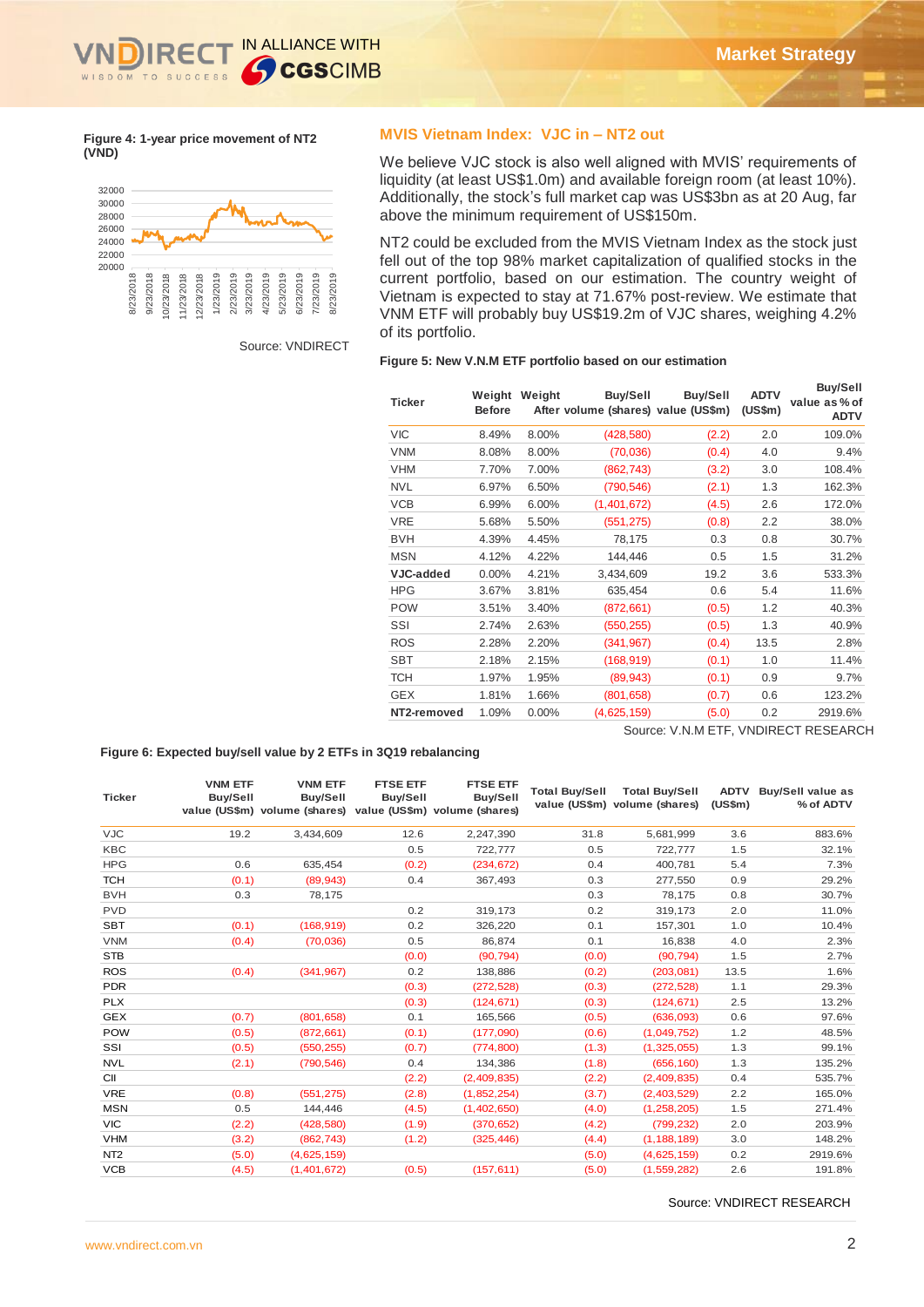

# **DISCLAIMER**

The content of this report (including the views and opinions expressed therein, and the information comprised therein) has been prepared by and belongs to VNDIRECT Securities Corporation, and is distributed by CGS-CIMB or CIMB Investment Bank Berhad ("CIMB"), as the case may be, pursuant to an arrangement between VNDIRECT Securities Corporation and CGS-CIMB. VNDIRECT Securities Corporation is not an affiliate of CGS-CIMB or CIMB.

This report is not directed to, or intended for distribution to or use by, any person or entity who is a citizen or resident of or located in any locality, state, country or other jurisdiction where such distribution, publication, availability or use would be contrary to law or regulation.

By accepting this report, the recipient hereof represents and warrants that he is entitled to receive such report in accordance with the restrictions set forth below and agrees to be bound by the limitations contained herein (including the "Restrictions on Distributions" set out below). Any failure to comply with these limitations may constitute a violation of law. This publication is being supplied to you strictly on the basis that it will remain confidential. No part of this report may be (i) copied, photocopied, duplicated, stored or reproduced in any form by any means or (ii) redistributed or passed on, directly or indirectly, to any other person in whole or in part, for any purpose without the prior written consent of CGS-CIMB or CIMB, as the case may be.

The information contained in this research report is prepared from data believed to be correct and reliable at the time of issue of this report. VNDIRECT Securities Corporation may or may not issue regular reports on the subject matter of this report at any frequency and may cease to do so or change the periodicity of reports at any time. None of VNDIRECT Securities Corporation, CGS-CIMB or CIMB is under any obligation to update this report in the event of a material change to the information contained in this report. None of VNDIRECT Securities Corporation, CGS-CIMB or CIMB has any and will accept any, obligation to (i) check or ensure that the contents of this report remain current, reliable or relevant, (ii) ensure that the content of this report constitutes all the information a prospective investor may require, (iii) ensure the adequacy, accuracy, completeness, reliability or fairness of any views, opinions and information, and accordingly, VNDIRECT Securities Corporation, CGS-CIMB and CIMB and their respective affiliates and related persons including China Galaxy International Financial Holdings Limited ("CGIFHL") and CIMB Group Sdn. Bhd. ("CIMBG") and their respective related corporations (and their respective directors, associates, connected persons and/or employees) shall not be liable in any manner whatsoever for any consequences (including but not limited to any direct, indirect or consequential losses, loss of profits and damages) of any reliance thereon or usage thereof. In particular, VNDIRECT Securities Corporation, CGS-CIMB and CIMB disclaim all responsibility and liability for the views and opinions set out in this report.

Unless otherwise specified, this report is based upon reasonable sources. Such sources will, unless otherwise specified, for market data, be market data and prices available from the main stock exchange or market where the relevant security is listed, or, where appropriate, any other market. Information on the accounts and business of company(ies) will generally be based on published statements of the company(ies), information disseminated by regulatory information services, other publicly available information and information resulting from our research. Whilst every effort is made to ensure that statements of facts made in this report are accurate, all estimates, projections, forecasts, expressions of opinion and other subjective judgments contained in this report are based on assumptions considered to be reasonable as of the date of the document in which they are contained and must not be construed as a representation that the matters referred to therein will occur. Past performance is not a reliable indicator of future performance. The value of investments may go down as well as up and those investing may, depending on the investments in question, lose more than the initial investment. No report shall constitute an offer or an invitation by or on behalf of CGS-CIMB, CIMB, or VNDIRECT Securities Corporation, or their respective affiliates (including CGIFHL, CIMBG and their respective related corporations) to any person to buy or sell any investments.

CGS-CIMB, CIMB and/or VNDIRECT Securities Corporation and/or their respective affiliates and related corporations (including CGIFHL, CIMBG and their respective related corporations), their respective directors, associates, connected parties and/or employees may own or have positions in securities of the company(ies) covered in this research report or any securities related thereto and may from time to time add to or dispose of, or may be materially interested in, any such securities. Further, CGS-CIMB, CIMB and/or VNDIRECT Securities Corporation, and/or their respective affiliates and their respective related corporations (including CGIFHL, CIMBG and their respective related corporations) do and seek to do business with the company(ies) covered in this research report and may from time to time act as market maker or have assumed an underwriting commitment in securities of such company(ies), may sell them to or buy them from customers on a principal basis and may also perform or seek to perform significant investment banking, advisory, underwriting or placement services for or relating to such company(ies) as well as solicit such investment, advisory or other services from any entity mentioned in this report.

CGS-CIMB, CIMB and/or VNDIRECT Securities Corporation and/or their respective affiliates (including CGIFHL, CIMBG and their respective related corporations) may enter into an agreement with the company(ies) covered in this report relating to the production of research reports. CGS-CIMB, CIMB and/or VNDIRECT Securities Corporation may disclose the contents of this report to the company(ies) covered by it and may have amended the contents of this report following such disclosure.

The analyst responsible for the production of this report hereby certifies that the views expressed herein accurately and exclusively reflect his or her personal views and opinions about any and all of the issuers or securities analysed in this report and were prepared independently and autonomously. No part of the compensation of the analyst(s) was, is, or will be directly or indirectly related to the inclusion of specific recommendations(s) or view(s) in this report. The analyst(s) who prepared this research report is prohibited from receiving any compensation, incentive or bonus based on specific investment banking transactions or for providing a specific recommendation for, or view of, a particular company. Information barriers and other arrangements may be established where necessary to prevent conflicts of interests arising. However, the analyst(s) may receive compensation that is based on his/their coverage of company(ies) in the performance of his/their duties or the performance of his/their recommendations and the research personnel involved in the preparation of this report may also participate in the solicitation of the businesses as described above. In reviewing this research report, an investor should be aware that any or all of the foregoing, among other things, may give rise to real or potential conflicts of interest. Additional information is, subject to the duties of confidentiality,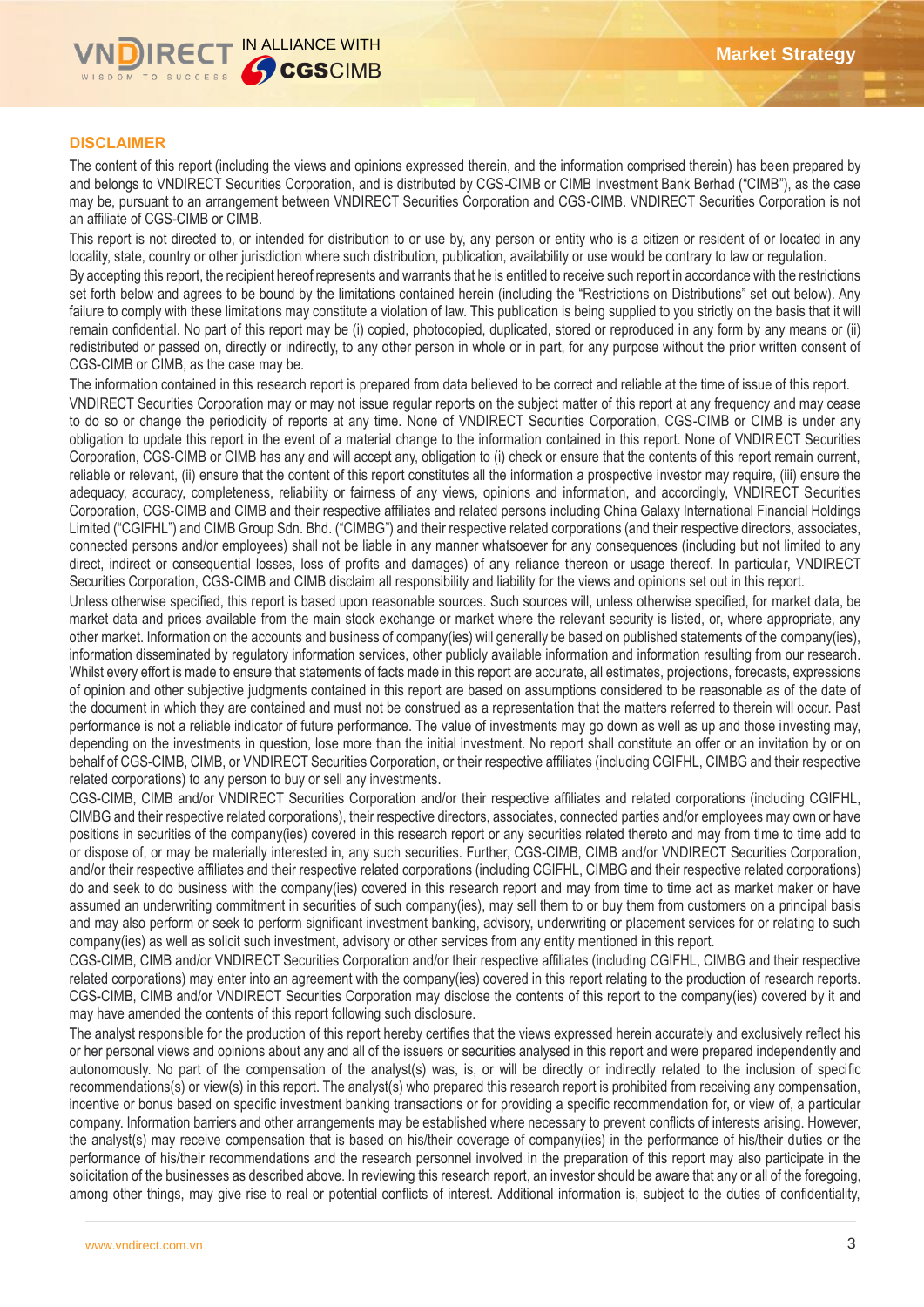## available on request.

The term "VNDIRECT Securities Corporation" shall, unless the context otherwise requires, mean VNDIRECT Securities Corporation and its affiliates, subsidiaries and related companies. The term "CGS-CIMB" shall denote, where appropriate, the relevant entity distributing or disseminating the report in the particular jurisdiction referenced below, or, in every other case except as otherwise stated herein, CIMB Securities International Pte. Ltd. and its affiliates, subsidiaries and related corporations.

### **CGS-CIMB**

| Country     | <b>CGS-CIMB Entity</b>                             | <b>Regulated by</b>                                             |
|-------------|----------------------------------------------------|-----------------------------------------------------------------|
| Hong Kong   | <b>CGS-CIMB Securities Limited</b>                 | Securities and Futures Commission Hong Kong                     |
| India       | <b>CGS-CIMB Securities (India) Private Limited</b> | Securities and Exchange Board of India (SEBI)                   |
| Indonesia   | PT CGS-CIMB Sekuritas Indonesia                    | Financial Services Authority of Indonesia                       |
| Singapore   | CGS-CIMB Research Pte. Ltd.                        | Monetary Authority of Singapore                                 |
| South Korea | CGS-CIMB Securities Limited, Korea Branch          | Financial Services Commission and Financial Supervisory Service |
| Thailand    | CGS-CIMB Securities (Thailand) Co. Ltd.            | Securities and Exchange Commission Thailand                     |

#### **CIMB**

| .ountr<br> | CIMB<br>$\overline{1}$<br>$-$<br><b>Entit</b>                                | bv<br>டய<br>$\sim$                          |
|------------|------------------------------------------------------------------------------|---------------------------------------------|
| Malaysia   | <b>CIMB</b><br>Berhad<br>nvestment<br>In<br>$\overline{\phantom{a}}$<br>Bank | Malavsia<br>ommission<br>Securities<br>UU . |

(i) As of 23 Aug 2019 VNDIRECT Securities Corporation has a proprietary position in the securities (which may include but not limited to shares, warrants, call warrants and/or any other derivatives) in the following company or companies covered or recommended in this report: (a) -

(ii) As of 23 Aug 2019, the analyst(s) who prepared this report, and the associate(s), has / have an interest in the securities (which may include but not limited to shares, warrants, call warrants and/or any other derivatives) in the following company or companies covered or recommended in this report:

(a) -

This report does not purport to contain all the information that a prospective investor may require. CGS-CIMB, and VNDIRECT Securities Corporation and their respective affiliates (including CGIFHL, CIMBG and their related corporations) do not make any guarantee, representation or warranty, express or implied, as to the adequacy, accuracy, completeness, reliability or fairness of any such information and opinion contained in this report. None of CGS-CIMB, CIMB and VNDIRECT Securities Corporation and their respective affiliates nor their related persons (including CGIFHL, CIMBG and their related corporations) shall be liable in any manner whatsoever for any consequences (including but not limited to any direct, indirect or consequential losses, loss of profits and damages) of any reliance thereon or usage thereof. This report is general in nature and has been prepared for information purposes only. It is intended for circulation amongst CGS-CIMB's, CIMB's and their respective affiliates' (including CGIFHL's, CIMBG's and their respective related corporations') clients generally and does not have regard to the specific investment objectives, financial situation and the particular needs of any specific person who may receive this report. The information and opinions in this report are not and should not be construed or considered as an offer, recommendation or solicitation to buy or sell the subject securities, related investments or other financial instruments or any derivative instrument, or any rights pertaining thereto.

Investors are advised to make their own independent evaluation of the information contained in this research report, consider their own individual investment objectives, financial situation and particular needs and consult their own professional and financial advisers as to the legal, business, financial, tax and other aspects before participating in any transaction in respect of the securities of company(ies) covered in this research report. The securities of such company(ies) may not be eligible for sale in all jurisdictions or to all categories of investors.

**Australia:** Despite anything in this report to the contrary, this research is provided in Australia by CGS-CIMB Securities (Singapore) Pte. Ltd. and CGS-CIMB Securities (Hong Kong) Limited. This research is only available in Australia to persons who are "wholesale clients" (within the meaning of the Corporations Act 2001 (Cth) and is supplied solely for the use of such wholesale clients and shall not be distributed or passed on to any other person. You represent and warrant that if you are in Australia, you are a "wholesale client". This research is of a general nature only and has been prepared without taking into account the objectives, financial situation or needs of the individual recipient. CGS-CIMB Securities (Singapore) Pte. Ltd. and CGS-CIMB Securities (Hong Kong) Limited do not hold, and are not required to hold an Australian financial services license. CGS-CIMB Securities (Singapore) Pte. Ltd. and CGS-CIMB Securities (Hong Kong) Limited rely on "passporting" exemptions for entities appropriately licensed by the Monetary Authority of Singapore (under ASIC Class Order 03/1102) and the Securities and Futures Commission in Hong Kong (under ASIC Class Order 03/1103).

**Canada:** This research report has not been prepared in accordance with the disclosure requirements of Dealer Member Rule 3400 – Research Restrictions and Disclosure Requirements of the Investment Industry Regulatory Organization of Canada. For any research report distributed by CIBC, further disclosures related to CIBC conflicts of interest can be found at https://researchcentral.cibcwm.com.

**China:** For the purpose of this report, the People's Republic of China ("PRC") does not include the Hong Kong Special Administrative Region, the Macau Special Administrative Region or Taiwan. The distributor of this report has not been approved or licensed by the China Securities Regulatory Commission or any other relevant regulatory authority or governmental agency in the PRC. This report contains only marketing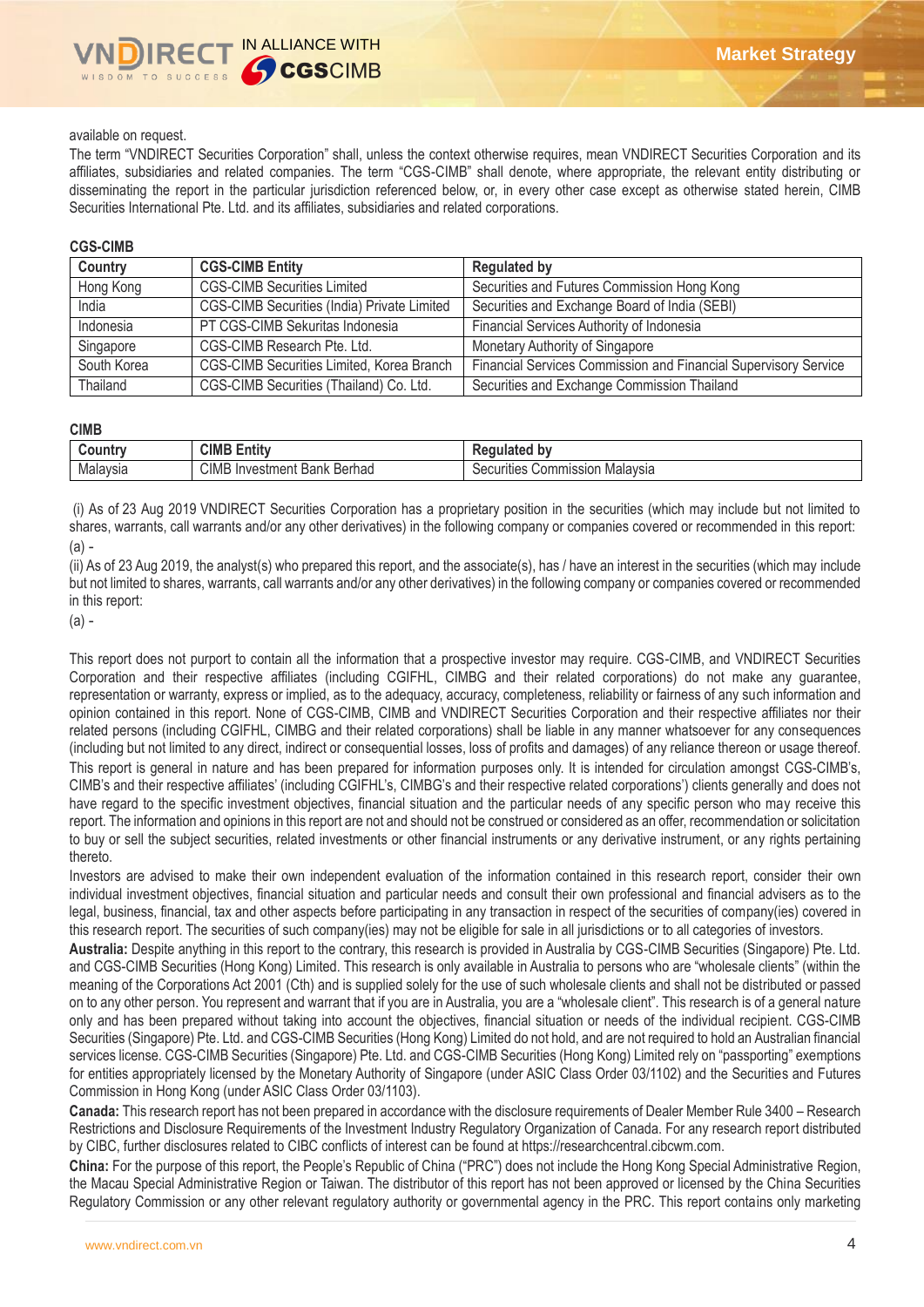

information. The distribution of this report is not an offer to buy or sell to any person within or outside PRC or a solicitation to any person within or outside of PRC to buy or sell any instruments described herein. This report is being issued outside the PRC to a limited number of institutional investors and may not be provided to any person other than the original recipient and may not be reproduced or used for any other purpose.

France: Only qualified investors within the meaning of French law shall have access to this report. This report shall not be considered as an offer to subscribe to, or used in connection with, any offer for subscription or sale or marketing or direct or indirect distribution of financial instruments and it is not intended as a solicitation for the purchase of any financial instrument.

**Germany:** This report is only directed at persons who are professional investors as defined in sec 31a(2) of the German Securities Trading Act (WpHG). This publication constitutes research of a non-binding nature on the market situation and the investment instruments cited here at the time of the publication of the information.

The current prices/yields in this issue are based upon closing prices from Bloomberg as of the day preceding publication. Please note that neither the German Federal Financial Supervisory Agency (BaFin), nor any other supervisory authority exercises any control over the content of this report.

**Hong Kong:** This report is issued and distributed in Hong Kong by CGS-CIMB Securities (Hong Kong) Limited ("CHK") which is licensed in Hong Kong by the Securities and Futures Commission for Type 1 (dealing in securities), Type 4 (advising on securities) and Type 6 (advising on corporate finance) activities. Any investors wishing to purchase or otherwise deal in the securities covered in this report should contact the Head of Sales at CGS-CIMB Securities (Hong Kong) Limited. The views and opinions in this research report are of VNDIRECT Securities Corporation as of the date hereof and are subject to change. If the Financial Services and Markets Act of the United Kingdom or the rules of the Financial Conduct Authority apply to a recipient, our obligations owed to such recipient therein are unaffected. CHK has no obligation to update its opinion or the information in this research report.

This publication is strictly confidential and is for private circulation only to clients of CHK.

CHK does not make a market on other securities mentioned in the report.

**India:** This report is issued and distributed in India by CGS-CIMB Securities (India) Private Limited ("CIMB India") which is registered with the National Stock Exchange of India Limited and BSE Limited as a trading and clearing member under the Securities and Exchange Board of India (Stock Brokers and Sub-Brokers) Regulations, 1992. In accordance with the provisions of Regulation 4(g) of the Securities and Exchange Board of India (Investment Advisers) Regulations, 2013, CGS-CIMB India is not required to seek registration with the Securities and Exchange Board of India ("SEBI") as an Investment Adviser. CGS-CIMB India is registered with SEBI as a Research Analyst pursuant to the SEBI (Research Analysts) Regulations, 2014 ("Regulations").

This report does not take into account the particular investment objectives, financial situations, or needs of the recipients. It is not intended for and does not deal with prohibitions on investment due to law/jurisdiction issues etc. which may exist for certain persons/entities. Recipients should rely on their own investigations and take their own professional advice before investment.

The report is not a "prospectus" as defined under Indian Law, including the Companies Act, 2013, and is not, and shall not be, approved by, or filed or registered with, any Indian regulator, including any Registrar of Companies in India, SEBI, any Indian stock exchange, or the Reserve Bank of India. No offer, or invitation to offer, or solicitation of subscription with respect to any such securities listed or proposed to be listed in India is being made, or intended to be made, to the public, or to any member or section of the public in India, through or pursuant to this report. The research analysts, strategists or economists principally responsible for the preparation of this research report are segregated from the other activities of CGS-CIMB India and they have received compensation based upon various factors, including quality, accuracy and value of research, firm profitability or revenues, client feedback and competitive factors. Research analysts', strategists' or economists' compensation is not linked to investment banking or capital markets transactions performed or proposed to be performed by CGS-CIMB India or its affiliates. CIMB India has not received any compensation from the companies mentioned in the report in the past 12 months.

**Indonesia:** This report is issued and distributed by PT CGS-CIMB Sekuritas Indonesia ("CGS-CIMB Indonesia"). The views and opinions in this research report are our own as of the date hereof and are subject to change. CGS-CIMB Indonesia has no obligation to update its opinion or the information in this research report. Neither this report nor any copy hereof may be distributed in Indonesia or to any Indonesian citizens wherever they are domiciled or to Indonesian residents except in compliance with applicable Indonesian capital market laws and regulations. This research report is not an offer of securities in Indonesia. The securities referred to in this research report have not been registered with the Financial Services Authority (Otoritas Jasa Keuangan) pursuant to relevant capital market laws and regulations, and may not be offered or sold within the territory of the Republic of Indonesia or to Indonesian citizens through a public offering or in circumstances which constitute an offer within the meaning of the Indonesian capital market law and regulations.

**Ireland:** CGS-CIMB is not an investment firm authorised in the Republic of Ireland and no part of this document should be construed as CGS-CIMB acting as, or otherwise claiming or representing to be, an investment firm authorised in the Republic of Ireland.

**Malaysia:** This report is distributed by CIMB solely for the benefit of and for the exclusive use of our clients. CIMB has no obligation to update, revise or reaffirm its opinion or the information in this research reports after the date of this report.

**New Zealand:** In New Zealand, this report is for distribution only to persons who are wholesale clients pursuant to section 5C of the Financial Advisers Act 2008.

**Singapore:** This report is issued and distributed by CGS-CIMB Research Pte Ltd ("CGS-CIMBR"). CGS-CIMBR is a financial adviser licensed under the Financial Advisers Act, Cap 110 ("FAA") for advising on investment products, by issuing or promulgating research analyses or research reports, whether in electronic, print or other form. Accordingly CGS-CIMBR is a subject to the applicable rules under the FAA unless it is able to avail itself to any prescribed exemptions.

Recipients of this report are to contact CGS-CIMB Research Pte Ltd, 50 Raffles Place, #16-02 Singapore Land Tower, Singapore in respect of any matters arising from, or in connection with this report. CGS-CIMBR has no obligation to update its opinion or the information in this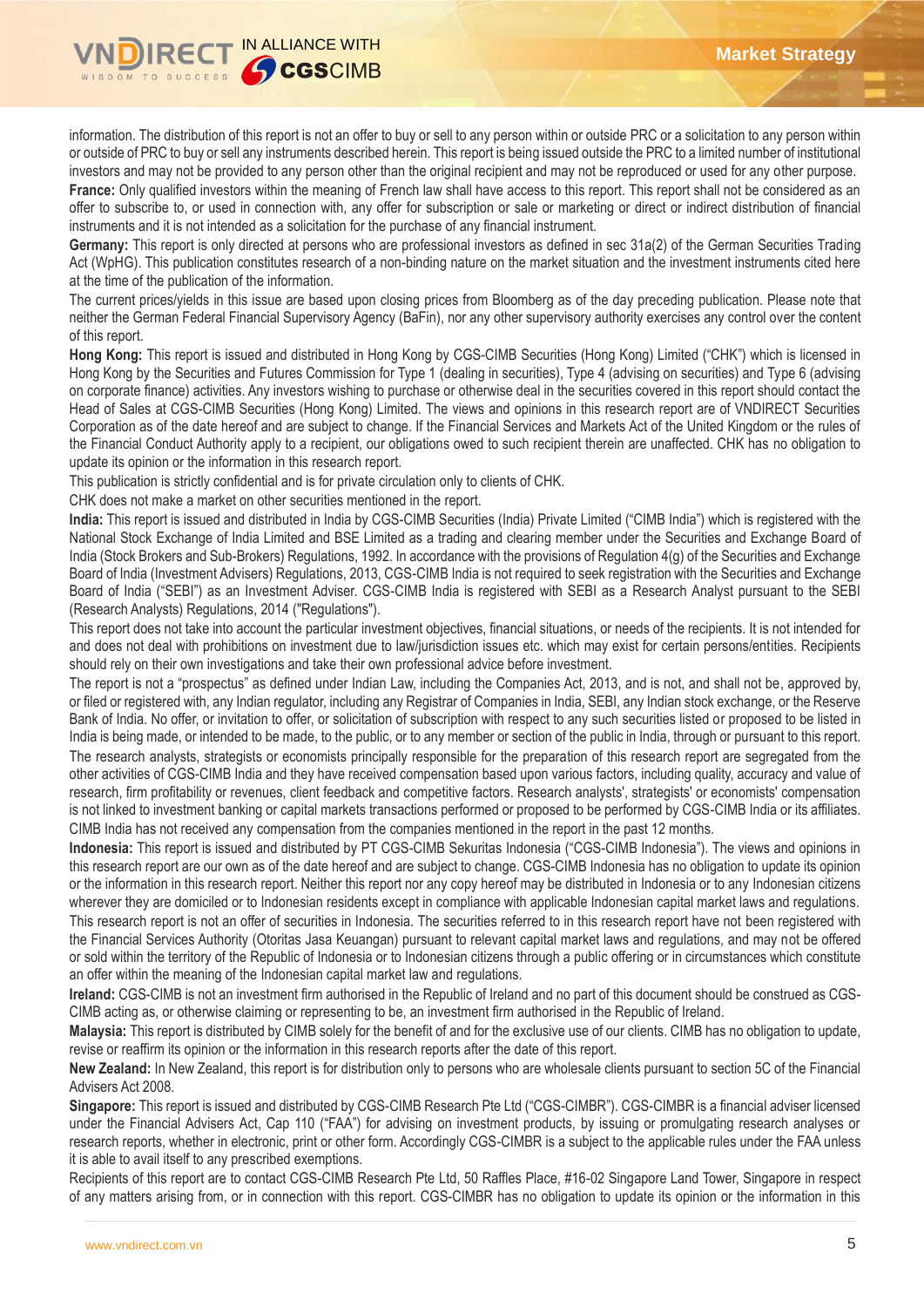

research report. This publication is strictly confidential and is for private circulation only. If you have not been sent this report by CGS-CIMBR directly, you may not rely, use or disclose to anyone else this report or its contents.

If the recipient of this research report is not an accredited investor, expert investor or institutional investor, CGS-CIMBR accepts legal responsibility for the contents of the report without any disclaimer limiting or otherwise curtailing such legal responsibility. If the recipient is an accredited investor, expert investor or institutional investor, the recipient is deemed to acknowledge that CGS-CIMBR is exempt from certain requirements under the FAA and its attendant regulations, and as such, is exempt from complying with the following : (a) Section 25 of the FAA (obligation to disclose product information);

(b) Section 27 (duty not to make recommendation with respect to any investment product without having a reasonable basis where you may be reasonably expected to rely on the recommendation) of the FAA;

(c) MAS Notice on Information to Clients and Product Information Disclosure [Notice No. FAA-N03];

(d) MAS Notice on Recommendation on Investment Products [Notice No. FAA-N16];

(e) Section 36 (obligation on disclosure of interest in securities), and

(f) any other laws, regulations, notices, directive, guidelines, circulars and practice notes which are relates to the above, to the extent permitted by applicable laws, as may be amended from time to time, and any other laws, regulations, notices, directive, guidelines, circulars, and practice notes as we may notify you from time to time. In addition, the recipient who is an accredited investor, expert investor or institutional investor acknowledges that a CGS-CIMBR is exempt from Section 27 of the FAA, the recipient will also not be able to file a civil claim against CGS-CIMBR for any loss or damage arising from the recipient's reliance on any recommendation made by CGS-CIMBR which would otherwise be a right that is available to the recipient under Section 27 of the FAA, the recipient will also not be able to file a civil claim against CGS-CIMBR for any loss or damage arising from the recipient's reliance on any recommendation made by CGS-CIMBR which would otherwise be a right that is available to the recipient under Section 27 of the FAA.

CGS-CIMBR, its affiliates and related corporations, their directors, associates, connected parties and/or employees may own or have positions in securities of the company(ies) covered in this research report or any securities related thereto and may from time to time add to or dispose of, or may be materially interested in, any such securities. Further, CGS-CIMBR, its affiliates and its related corporations do and seek to do business with the company(ies) covered in this research report and may from time to time act as market maker or have assumed an underwriting commitment in securities of such company(ies), may sell them to or buy them from customers on a principal basis and may also perform or seek to perform significant investment banking, advisory, underwriting or placement services for or relating to such company(ies) as well as solicit such investment, advisory or other services from any entity mentioned in this report.

As of 23 Aug 2019,, CIMBR does not have a proprietary position in the recommended securities in this report.

CGS-CIMBR does not make a market on the securities mentioned in the report.

**South Korea:** This report is issued and distributed in South Korea by CGS-CIMB Securities (Hong Kong) Limited, Korea Branch ("CGS-CIMB Korea") which is licensed as a cash equity broker, and regulated by the Financial Services Commission and Financial Supervisory Service of Korea. In South Korea, this report is for distribution only to professional investors under Article 9(5) of the Financial Investment Services and Capital Market Act of Korea ("FSCMA").

**Spain:** This document is a research report and it is addressed to institutional investors only. The research report is of a general nature and not personalised and does not constitute investment advice so, as the case may be, the recipient must seek proper advice before adopting any investment decision. This document does not constitute a public offering of securities.

CGS-CIMB is not registered with the Spanish Comision Nacional del Mercado de Valores to provide investment services.

**Sweden:** This report contains only marketing information and has not been approved by the Swedish Financial Supervisory Authority. The distribution of this report is not an offer to sell to any person in Sweden or a solicitation to any person in Sweden to buy any instruments described herein and may not be forwarded to the public in Sweden.

**Switzerland:** This report has not been prepared in accordance with the recognized self-regulatory minimal standards for research reports of banks issued by the Swiss Bankers' Association (Directives on the Independence of Financial Research).

**Thailand:** This report is issued and distributed by CGS-CIMB Securities (Thailand) Co. Ltd. ("CGS-CIMB Thailand") based upon sources believed to be reliable (but their accuracy, completeness or correctness is not guaranteed). The statements or expressions of opinion herein were arrived at after due and careful consideration for use as information for investment. Such opinions are subject to change without notice and CGS-CIMB Thailand has no obligation to update its opinion or the information in this research report.

CGS-CIMB Thailand may act or acts as Market Maker, and issuer and offerer of Derivative Warrants and Structured Note which may have the following securities as its underlying securities. Investors should carefully read and study the details of the derivative warrants in the prospectus before making investment decisions.

AAV, ADVANC, AMATA, ANAN, AOT, AP, BA, BANPU, BBL, BCH, BCP, BCPG, BDMS, BEAUTY, BEC, BEM, BJC, BH, BIG, BLA, BLAND, BPP, BTS, CBG, CENTEL, CHG, CK, CKP, COM7, CPALL, CPF, CPN, DELTA, DTAC, EA, EGCO, EPG, GFPT, GLOBAL, GLOW, GPSC, GUNKUL, HMPRO, INTUCH, IRPC, ITD, IVL, KBANK, KCE, KKP, KTB, KTC, LH, LHBANK, LPN, MAJOR, MALEE, MEGA, MINT, MONO, MTLS, PLANB, PSH, PTL, PTG, PTT, PTTEP, PTTGC, QH, RATCH, ROBINS, S, SAWAD, SCB, SCC, SCCC, SIRI, SPALI, SPRC, STEC, STPI, SUPER, TASCO, TCAP, THAI, THANI, THCOM, TISCO, TKN, TMB, TOP, TPIPL, TRUE, TTA, TU, TVO, UNIQ, VGI, WHA, WORK.

### **Corporate Governance Report:**

The disclosure of the survey result of the Thai Institute of Directors Association ("IOD") regarding corporate governance is made pursuant to the policy of the Office of the Securities and Exchange Commission. The survey of the IOD is based on the information of a company listed on the Stock Exchange of Thailand and the Market for Alternative Investment disclosed to the public and able to be accessed by a general public investor. The result, therefore, is from the perspective of a third party. It is not an evaluation of operation and is not based on inside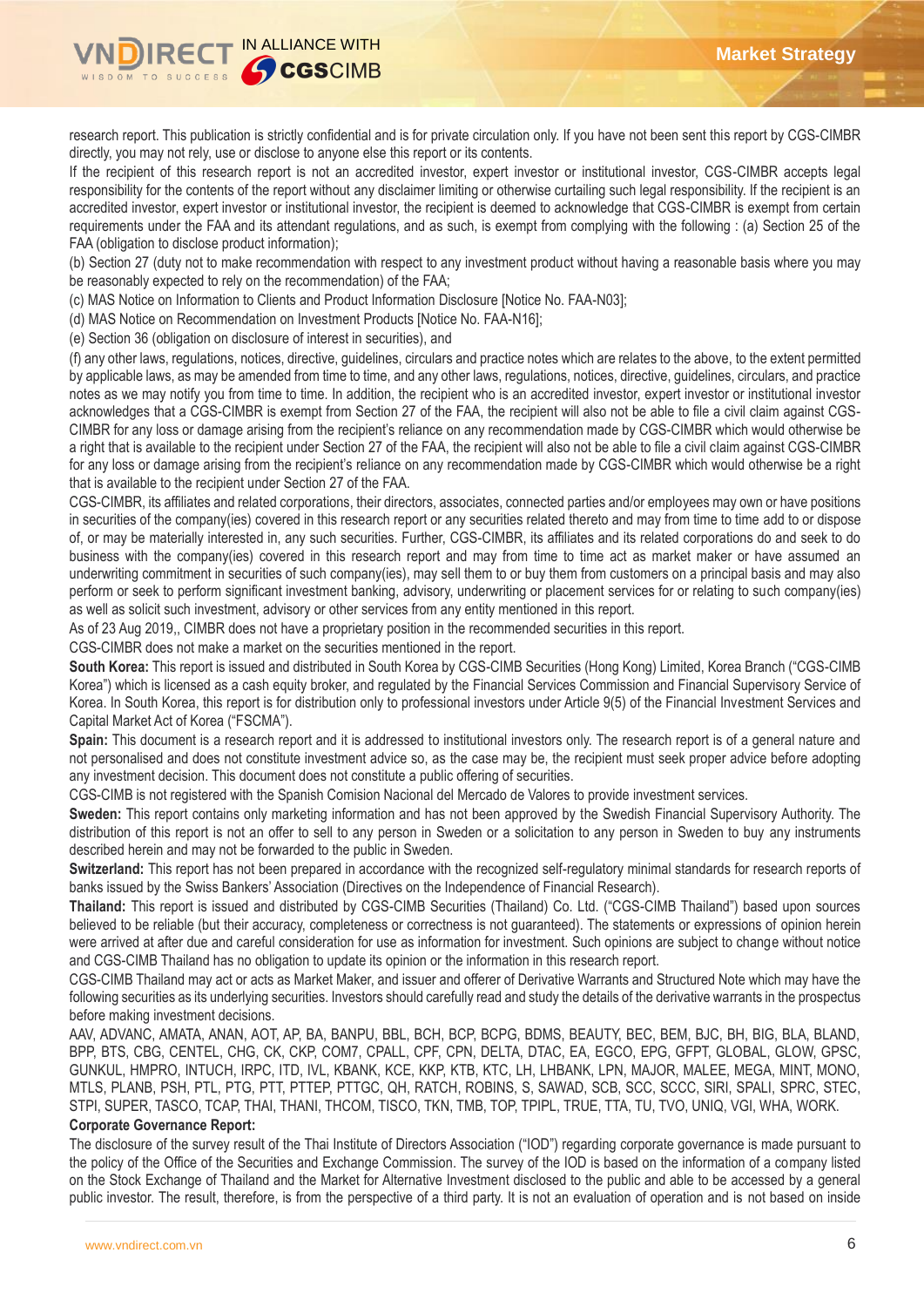information.

The survey result is as of the date appearing in the Corporate Governance Report of Thai Listed Companies. As a result, the survey result may be changed after that date. CGS-CIMB Thailand does not confirm nor certify the accuracy of such survey result.

| --                                                    |               |                |          |                                  |                             |
|-------------------------------------------------------|---------------|----------------|----------|----------------------------------|-----------------------------|
| <b>Score</b><br>$\mathcal{A}$ e Range: $\blacksquare$ | 100<br>90     | 0C<br>80<br>೦೮ | 70<br>70 | $\sim$ $\sim$<br>. U or<br>Below | .No<br>Result<br>vev<br>Sur |
| <b>Description:</b>                                   | <br>Excellent | Good<br>Verv   | Good     | N/A                              |                             |
|                                                       |               |                |          |                                  |                             |

**United Arab Emirates:** The distributor of this report has not been approved or licensed by the UAE Central Bank or any other relevant licensing authorities or governmental agencies in the United Arab Emirates. This report is strictly private and confidential and has not been reviewed by, deposited or registered with UAE Central Bank or any other licensing authority or governmental agencies in the United Arab Emirates. This report is being issued outside the United Arab Emirates to a limited number of institutional investors and must not be provided to any person other than the original recipient and may not be reproduced or used for any other purpose. Further, the information contained in this report is not intended to lead to the sale of investments under any subscription agreement or the conclusion of any other contract of whatsoever nature within the territory of the United Arab Emirates.

**United Kingdom and European Economic Area (EEA):** In the United Kingdom and European Economic Area, this material is also being distributed by CGS-CIMB Securities (UK) Limited ("CGS-CIMB UK"). CGS-CIMB UK is authorized and regulated by the Financial Conduct Authority and its registered office is at 27 Knightsbridge, London, SW1X7YB. The material distributed by CGS-CIMB UK has been prepared in accordance with CGS-CIMB's policies for managing conflicts of interest arising as a result of publication and distribution of this material. This material is for distribution only to, and is solely directed at, selected persons on the basis that those persons: (a) are eligible counterparties and professional clients of CGS-CIMB UK; (b) have professional experience in matters relating to investments falling within Article 19(5) of the Financial Services and Markets Act 2000 (Financial Promotion) Order 2005 (as amended, the "Order"), (c) fall within Article 49(2)(a) to (d) ("high net worth companies, unincorporated associations etc") of the Order; (d) are outside the United Kingdom subject to relevant regulation in each jurisdiction, material(all such persons together being referred to as "relevant persons"). This material is directed only at relevant persons and must not be acted on or relied on by persons who are not relevant persons. Any investment or investment activity to which this material relates is available only to relevant persons and will be engaged in only with relevant persons.

Where this material is labelled as non-independent, it does not provide an impartial or objective assessment of the subject matter and does not constitute independent "research" (cannot remove research from here under the applicable rules of the Financial Conduct Authority in the UK. Consequently, any such non-independent material will not have been prepared in accordance with legal requirements designed to promote the independence of research (cannot remove research from here) and will not subject to any prohibition on dealing ahead of the dissemination of research. Any such non-independent material must be considered as a marketing communication.

**United States:** This research report is distributed in the United States of America by CGS-CIMB Securities (USA) Inc, a U.S. registered brokerdealer and a related company of CGS-CIMB Research Pte Ltd, PT CGS-CIMB Sekuritas Indonesia, CGS-CIMB Securities (Thailand) Co. Ltd, CGS-CIMB Securities (Hong Kong) Limited, CGS-CIMB Securities (India) Private Limited, and is distributed solely to persons who qualify as "U.S. Institutional Investors" as defined in Rule 15a-6 under the Securities and Exchange Act of 1934. This communication is only for Institutional Investors whose ordinary business activities involve investing in shares, bonds, and associated securities and/or derivative securities and who have professional experience in such investments. Any person who is not a U.S. Institutional Investor or Major Institutional Investor must not rely on this communication. The delivery of this research report to any person in the United States of America is not a recommendation to effect any transactions in the securities discussed herein, or an endorsement of any opinion expressed herein. CGS-CIMB Securities (USA) Inc. is a FINRA/SIPC member and takes responsibility for the content of this report. For further information or to place an order in any of the above-mentioned securities please contact a registered representative of CGS-CIMB Securities (USA) Inc.

CGS-CIMB Securities (USA) Inc. does not make a market on other securities mentioned in the report.

CGS-CIMB Securities (USA) Inc. has not managed or co-managed a public offering of any of the securities mentioned in the past 12 months. CGS-CIMB Securities (USA) Inc. has not received compensation for investment banking services from any of the company mentioned in the past 12 months.

CGS-CIMB Securities (USA) Inc. neither expects to receive nor intends to seek compensation for investment banking services from any of the company mentioned within the next 3 months.

**Other jurisdictions:** In any other jurisdictions, except if otherwise restricted by laws or regulations, this report is only for distribution to professional, institutional or sophisticated investors as defined in the laws and regulations of such jurisdictions.